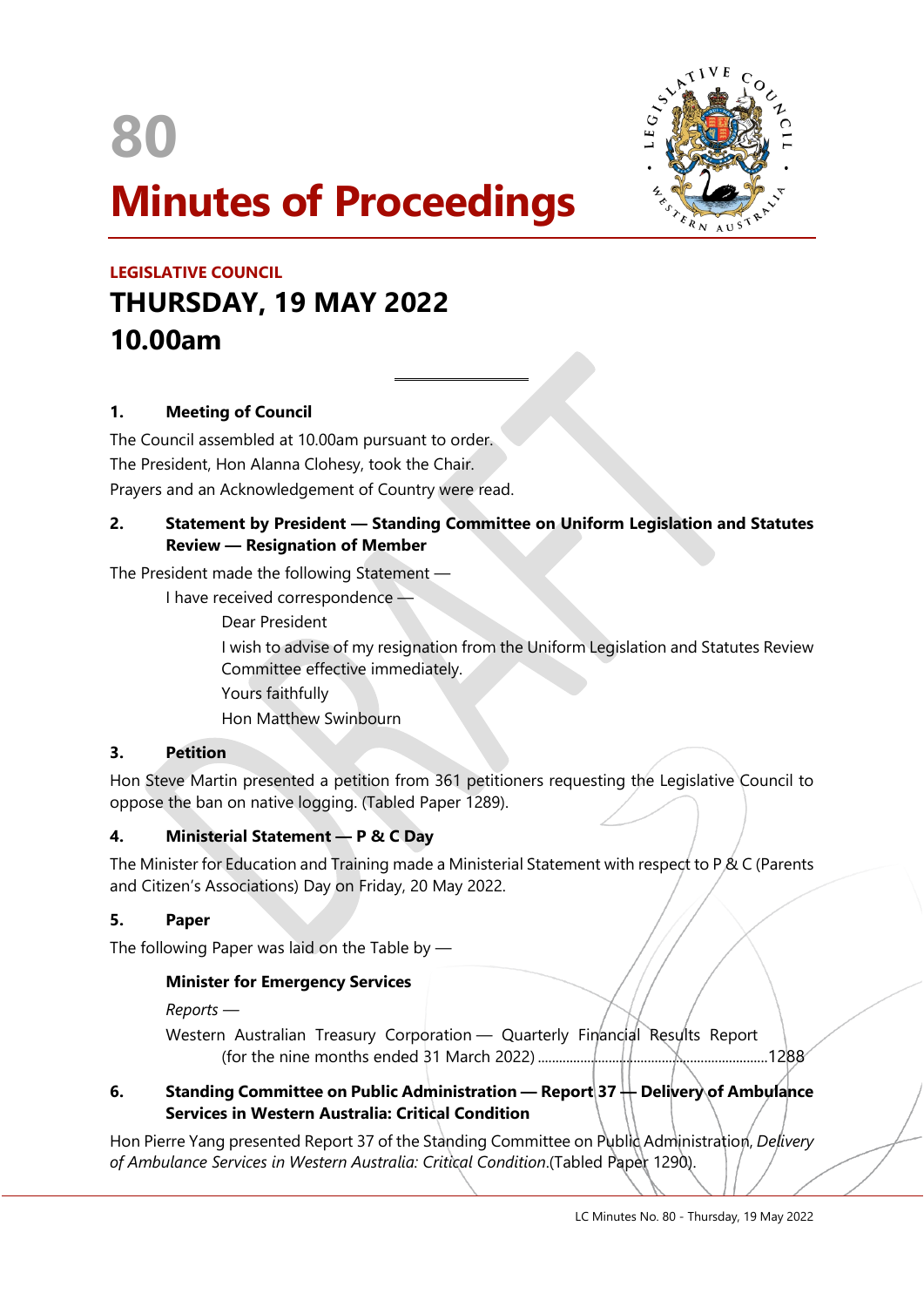# **7. City of Wanneroo Fencing Local Law 2021 — Disallowance**

Hon Lorna Harper: To move on the next day of sitting —

That, pursuant to recommendation of the Joint Standing Committee on Delegated Legislation, the *City of Wanneroo Fencing Local Law 2021* published in the *Gazette* on 4 March 2022 and tabled in the Legislative Council on 15 March 2022 under the *Local Government Act 1995*, be and is hereby disallowed. (Tabled Paper 1093).

## **8. Standing Committee on Uniform Legislation and Statutes Review — Appointment of Member**

The LH moved, without notice —

That Hon Dr Sally Talbot be appointed as a member of the Standing Committee on Uniform Legislation and Statutes Review.

Question — put and passed.

#### **9. National Volunteer Week**

Non-Government Business No. 1 having been called, Hon Colin de Grussa moved, without notice — That this House —

- (a) notes that this week is National Volunteer Week; and
- (b) acknowledges and thanks volunteers for the contribution they make in our communities.

Debate ensued.

*Motion lapsed.*

## **10. Matter of Privilege**

The Leader of the House, pursuant to SO93, raised a matter of privilege in relation to information that Hon James Hayward provided to his legal Counsel and the Perth Magistrates Court in order to have his bail conditions altered.

The Leader of the House tabled two media reports relating to the matter of privilege. (Tabled Paper 1291).

*Statement by President*

The President made the following Statement —

I will consider the request and take the matter under advisement. I defer the matter and will provide a ruling at a later stage.

#### **11. Order of Business**

Ordered — That Order of the Day No. 1, *City of Vincent Local Government Property Local Law 2021 — Disallowance*, be taken after Order of the Day No. 7, *Criminal Appeals Amendment Bill 2021*. (Leader of the House).

#### **12. Estimates of Revenue and Expenditure — Consolidated Account Estimates 2022–2023**

The Order of the Day having been read for the adjourned debate on the motion of the Minister for Emergency Services representing the Treasurer as follows —

That pursuant to Standing Order 69(1) the Legislative Council take note of Tabled Paper 1270A-D (2022–2023 Budget Statements), laid upon the Table of the House on 12 May 2022.

Debate ensued.

On the motion of Hon Pierre Yang the debate was adjourned to the next sitting.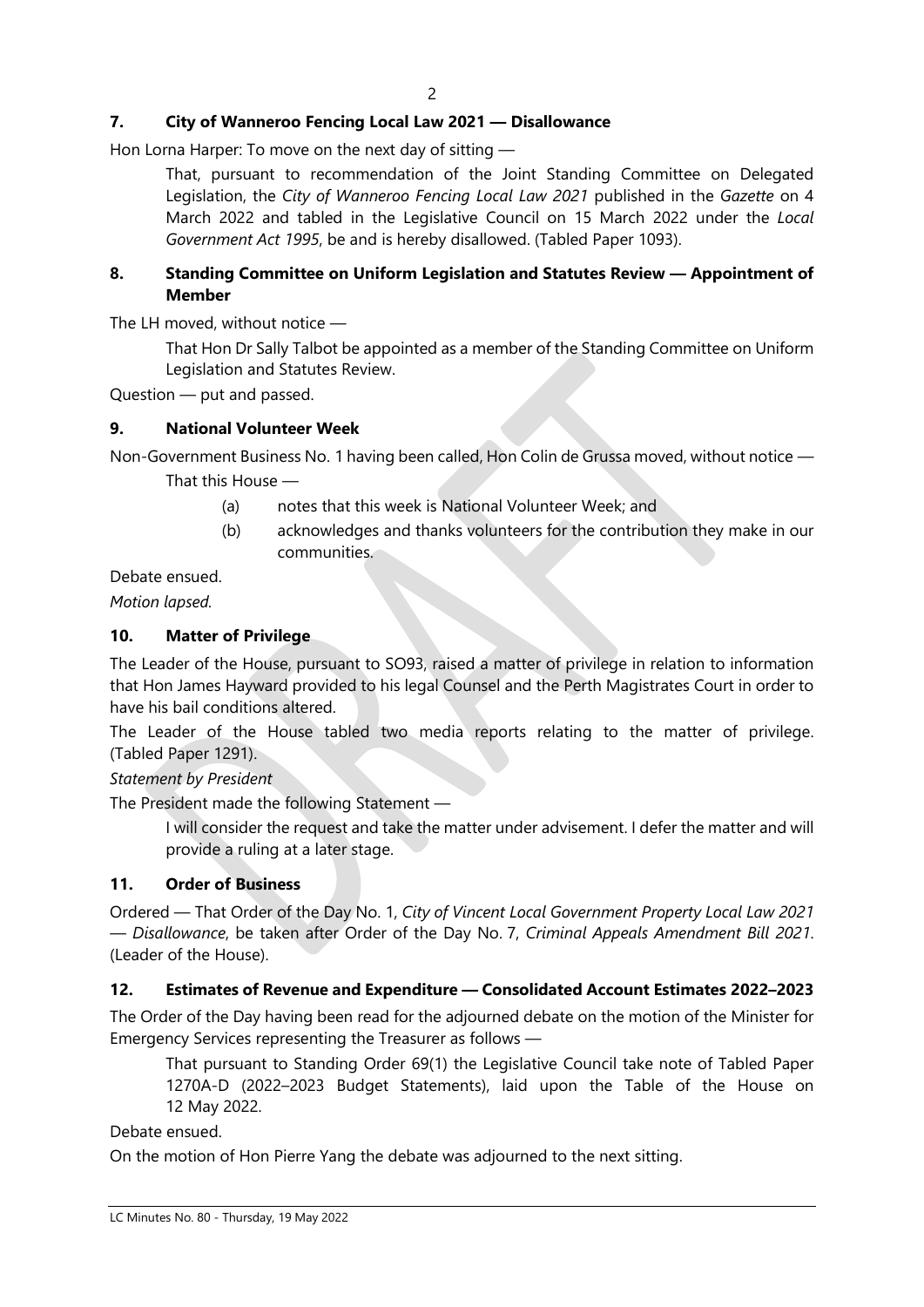# **13. Duties Amendment Bill 2022**

The Order of the Day having been read for the adjourned debate on the second reading of this Bill. Debate ensued.

Question — put and passed.

Bill read a second time.

Leave was granted to proceed forthwith to the third reading.

The Minister for Emergency Services representing the Minister for Finance moved, That the Bill be read a third time.

Question — put and passed.

Bill read a third time and passed.

# **14. Planning and Development Amendment Bill 2022**

The Order of the Day having been read for the adjourned debate on the second reading of this Bill. The Leader of the House representing the Minister for Planning, pursuant to Standing Order 125A, declared the Bill to be an urgent Bill.

The Leader of the House representing the Minister for Planning moved, without notice —

That pursuant to Standing Order 125A, the following maximum time limits apply to the following stages of the Bill:

| Second Reading         | 1 hour and 55 minutes  |
|------------------------|------------------------|
| Committee of the Whole | 3 hours and 20 minutes |
| Third Reading          | 5 minutes              |

Question — put and passed.

Debate ensued on the second reading of this urgent Bill.

# **15. Questions Without Notice**

Questions without notice were taken.

The Leader of the House representing the Minister for Health, by leave, incorporated into *Hansard* information in relation to the Department of Health's annual target to provide child health checks to all eligible children across Western Australia, in response to a question without notice asked by Hon Donna Faragher.

The Leader of the House representing the Minister for Health, in accordance with Standing Order 108(2), advised that an answer to question on notice 656 asked by Hon Martin Aldridge will be provided on 16 June 2022.

The Leader of the House representing the Minister for Health, in accordance with Standing Order 108(2), advised that an answer to question on notice 693 asked by Hon Neil Thomson will be provided on 16 June 2022.

# **16. Message from His Excellency the Governor — Assent to Bill**

The President reported the receipt of a Message from His Excellency the Governor assenting to the following Bills —

| 19 May 2022 — Message No. 11                                             | Act No.    |
|--------------------------------------------------------------------------|------------|
| <b>Firearms Amendment Bill 2021</b>                                      | 13 of 2022 |
| Sentencing Legislation Amendment (Persons Linked to Terrorism) Bill 2021 | 14 of 2022 |